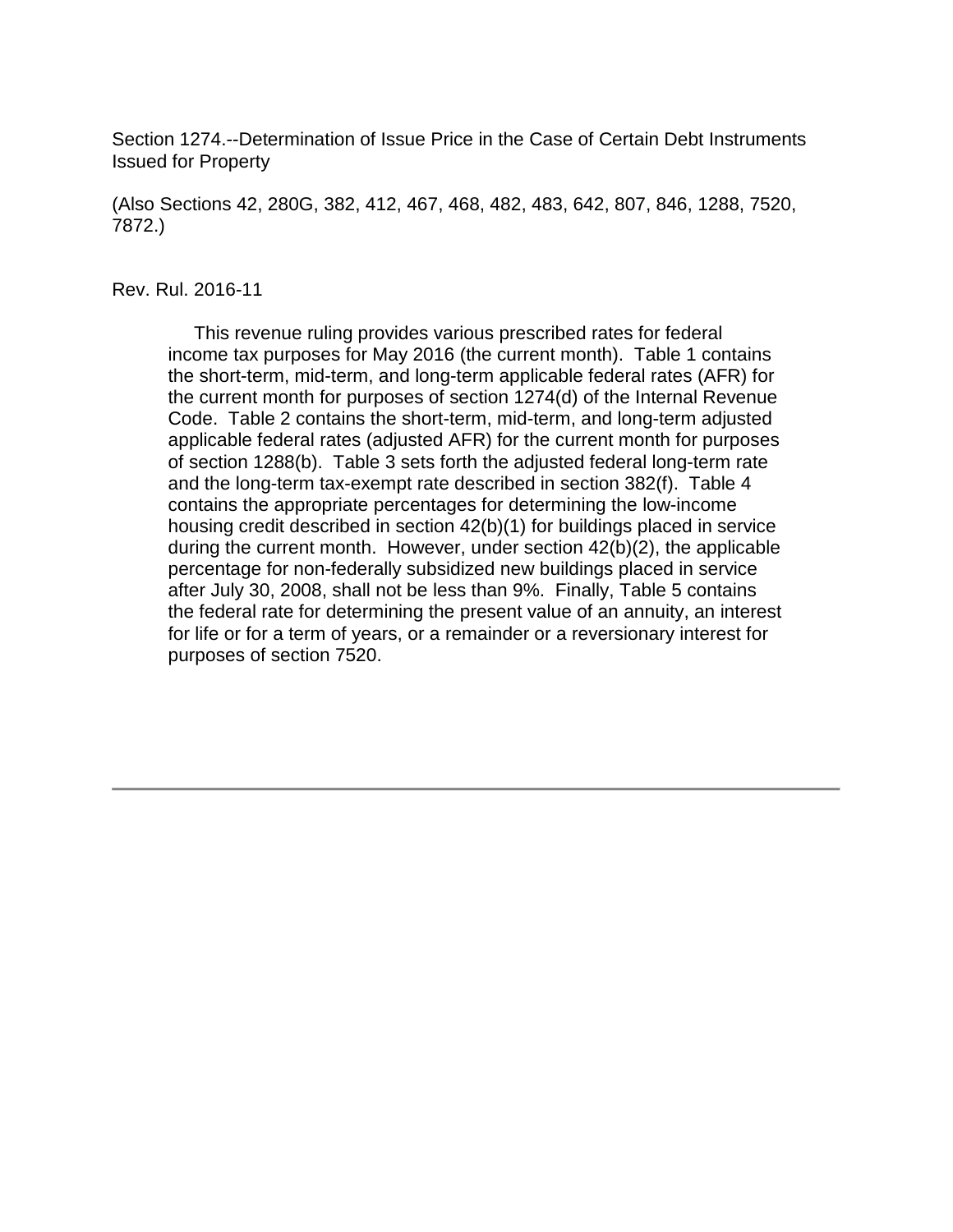## REV. RUL. 2016-11 TABLE 1

# Applicable Federal Rates (AFR) for May 2016

|            | <b>Period for Compounding</b> |            |           |                |  |
|------------|-------------------------------|------------|-----------|----------------|--|
|            | Annual                        | Semiannual | Quarterly | <b>Monthly</b> |  |
|            |                               |            |           |                |  |
|            | Short-term                    |            |           |                |  |
|            |                               |            |           |                |  |
| <b>AFR</b> | .67%                          | .67%       | .67%      | .67%           |  |
| 110% AFR   | .74%                          | .74%       | .74%      | .74%           |  |
| 120% AFR   | .80%                          | .80%       | .80%      | .80%           |  |
| 130% AFR   | .87%                          | .87%       | .87%      | .87%           |  |
|            | Mid-term                      |            |           |                |  |
|            |                               |            |           |                |  |
| <b>AFR</b> | 1.43%                         | 1.42%      | 1.42%     | 1.42%          |  |
| 110% AFR   | 1.57%                         | 1.56%      | 1.56%     | 1.55%          |  |
| 120% AFR   | 1.71%                         | 1.70%      | 1.70%     | 1.69%          |  |
| 130% AFR   | 1.86%                         | 1.85%      | 1.85%     | 1.84%          |  |
| 150% AFR   | 2.14%                         | 2.13%      | 2.12%     | 2.12%          |  |
| 175% AFR   | 2.51%                         | 2.49%      | 2.48%     | 2.48%          |  |
|            |                               |            |           |                |  |
|            | Long-term                     |            |           |                |  |
| <b>AFR</b> | 2.24%                         | 2.23%      | 2.22%     | 2.22%          |  |
| 110% AFR   | 2.47%                         | 2.45%      | 2.44%     | 2.44%          |  |
| 120% AFR   | 2.70%                         | 2.68%      | 2.67%     | 2.67%          |  |
|            |                               |            |           |                |  |
| 130% AFR   | 2.92%                         | 2.90%      | 2.89%     | 2.88%          |  |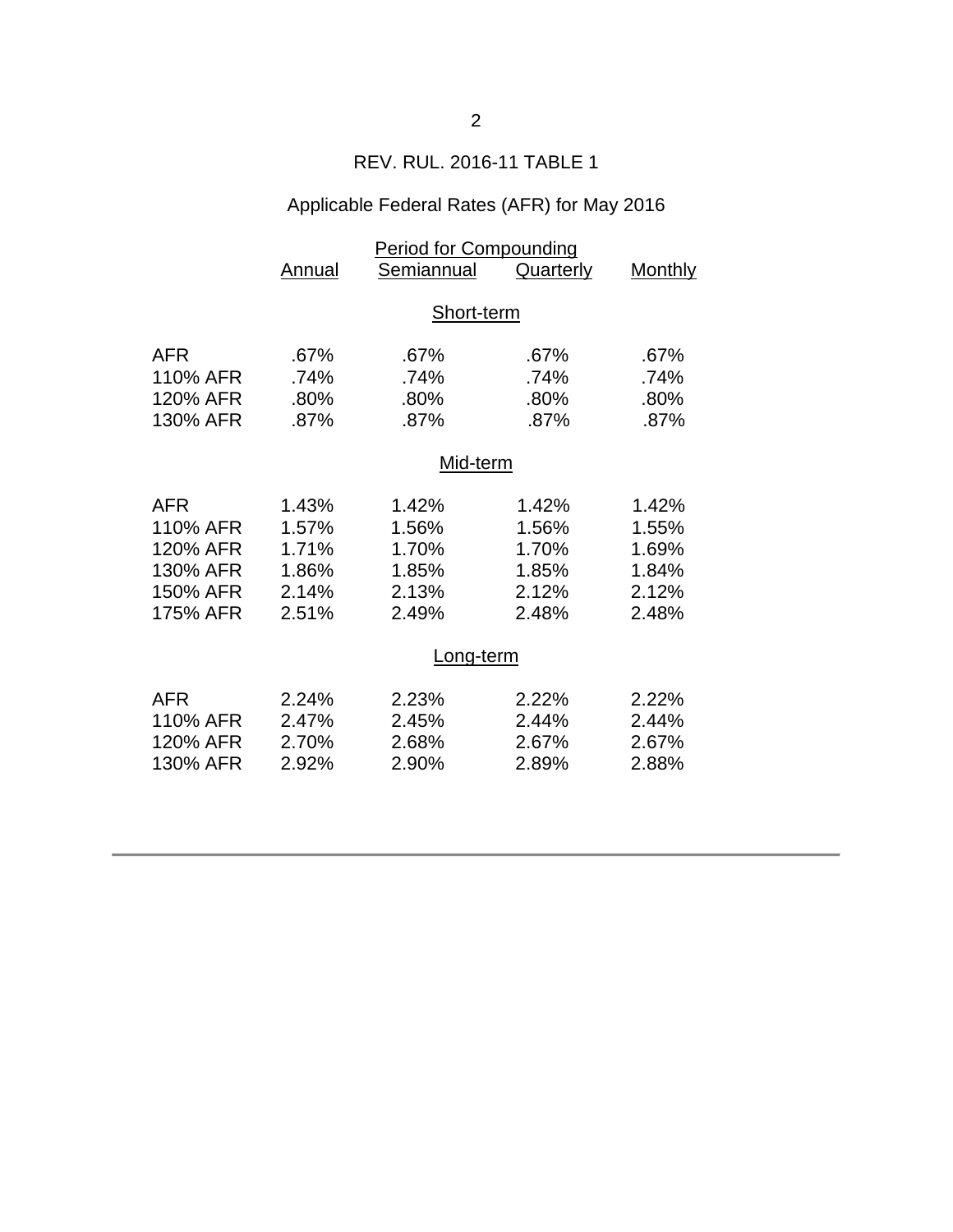### REV. RUL. 2016-11 TABLE 2

# Adjusted AFR for May 2016

|                            | <b>Period for Compounding</b> |            |           |         |  |
|----------------------------|-------------------------------|------------|-----------|---------|--|
|                            | Annual                        | Semiannual | Quarterly | Monthly |  |
| Short-term<br>adjusted AFR | .63%                          | .63%       | .63%      | .63%    |  |
| Mid-term<br>adjusted AFR   | 1.26%                         | 1.26%      | 1.26%     | 1.26%   |  |
| Long-term<br>adjusted AFR  | 2.24%                         | 2.23%      | 2.22%     | 2.22%   |  |

### REV. RUL. 2016-11 TABLE 3

| Rates Under Section 382 for May 2016                                                                                                                                                 |          |
|--------------------------------------------------------------------------------------------------------------------------------------------------------------------------------------|----------|
| Adjusted federal long-term rate for the current month                                                                                                                                | 2.24%    |
| Long-term tax-exempt rate for ownership changes during the<br>current month (the highest of the adjusted federal long-term<br>rates for the current month and the prior two months.) | $2.27\%$ |